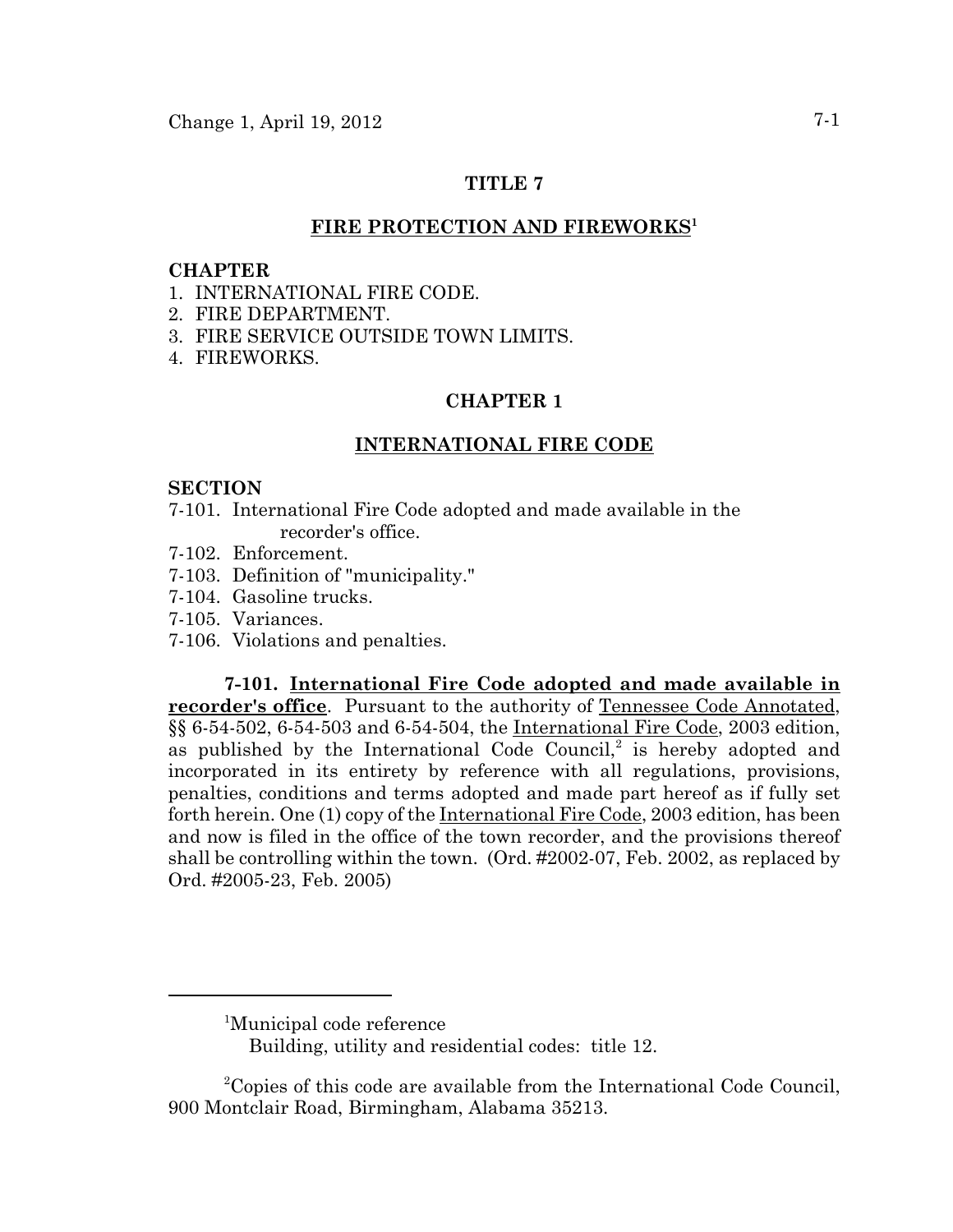Change 1, April 19, 2012  $7-2$ 

**7-102. Enforcement**. The international fire code herein adopted by reference shall be enforced by the chief of the fire department. He shall have the same powers as the state fire marshal. (1990 Code, § 7-102, modified)

**7-103. Definition of "municipality**." Whenever the word "municipality" is used in the international fire code herein adopted, it shall be held to mean the Town of Pegram, Tennessee. (1990 Code, § 7-103, modified)

**7-104. Gasoline trucks**. No person shall operate or park any gasoline tank truck within the central business district or within any residential area at any time except for the purpose of and while actually engaged in the expeditious delivery of gasoline. (1990 Code, § 7-104)

**7-105. Variances**. The chief of the fire department may recommend to the board of mayor and aldermen variances from the provisions of the international fire code upon application in writing by any property owner or lessee, or the duly authorized agent of either, when there are practical difficulties in the way of carrying out the strict letter of the code, provided that the spirit of the code shall be observed, public safety secured, and substantial justice done. The particulars of such variances when granted or allowed shall be contained in a resolution of the board of mayor and aldermen. (1990 Code, § 7-105, modified)

**7-106. Violations and penalties**. It shall be unlawful for any person to violate any of the provisions of this chapter or the International Fire Code herein adopted, or fail to comply therewith, or violate or fail to comply with any order made thereunder; or build in violation of any detailed statement of specifications or plans submitted and approved thereunder, or any certificate or permit issued thereunder, and from which no appeal has been modified by the board of mayor and aldermen or by a court of competent jurisdiction, within the time fixed herein. It shall be a civil offense for any person to violate or fail to comply with any provision of this chapter, as herein adopted by reference and modified. The violation of any section of this chapter shall be punishable by a fine of fifty dollars (\$50.00) for each offense, or up to the maximum amount which the legislature of the State of Tennessee may hereafter establish. Each day a violation is allowed to continue shall constitute a separate offense. Any fine imposed is intended to be remedial in nature for the purpose of deterrence and to protect the public health, safety and welfare of the residents of the town. Subsequent compliance shall result in a reduction and/or elimination of the imposed fine. The application of a penalty under the general penalty clause for the municipal code shall not be held to prevent the enforced removal of prohibited conditions. (1990 Code, § 7-106, modified, as replaced by Ord. #2005-23, Feb. 2005)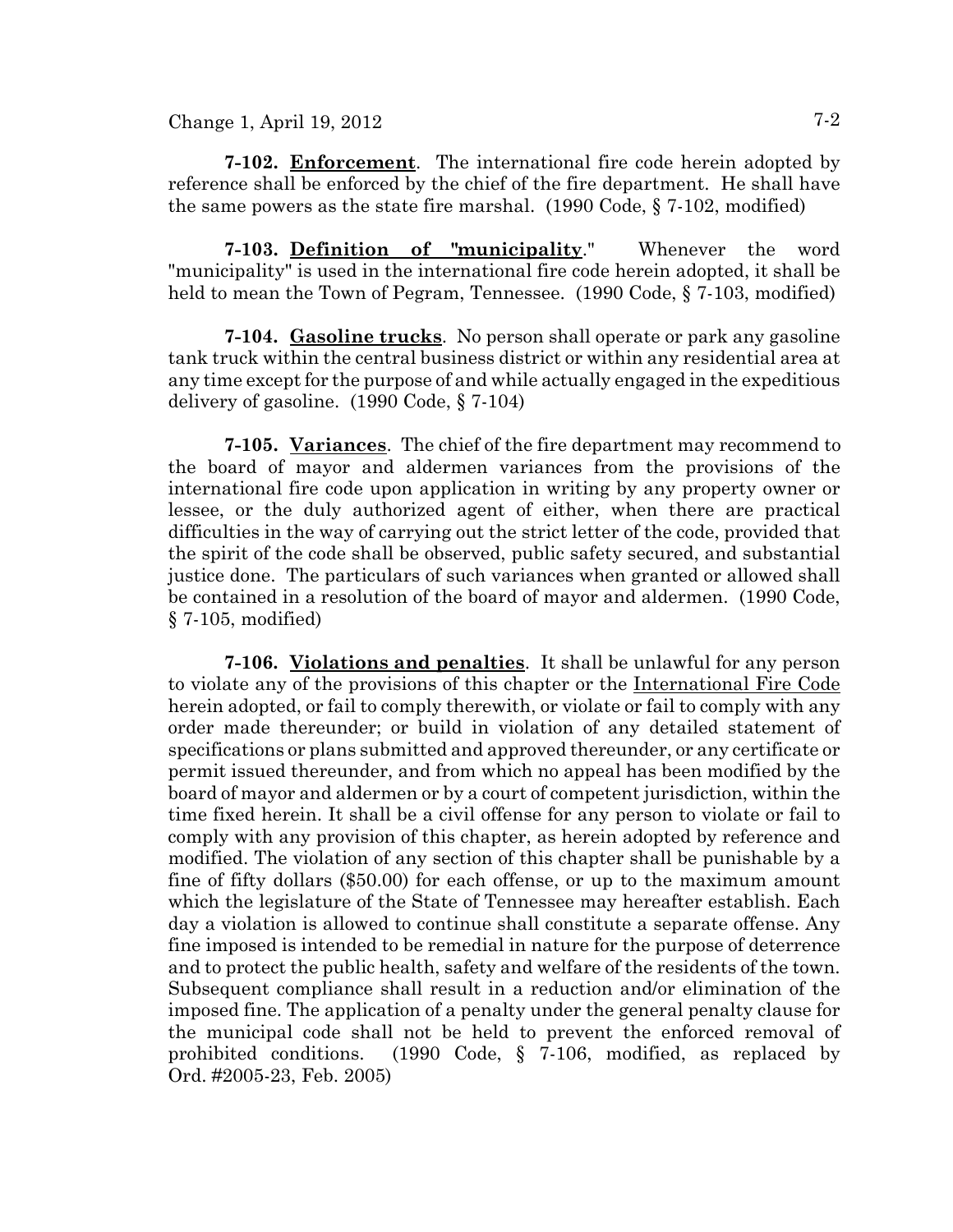# **CHAPTER 2**

# **FIRE DEPARTMENT1**

### **SECTION**

- 7-201. Establishment, equipment, and membership.
- 7-202. Objectives.
- 7-203. Organization, rules, and regulations.
- 7-204. Records and reports.
- 7-205. Tenure and compensation of members.
- 7-206. Chief responsible for training and maintenance.
- 7-207. Fire marshal.
- 7-208. Fire marshal to be assistant to state officer.

**7-201. Establishment, equipment, and membership**. There is hereby established a fire department to be supported and equipped from appropriations by the board of mayor and aldermen. The assets of the Pegram Fire Department, a not for profit organization, including but not limited to, fire trucks, accessories and other fire fighting tools, together with all the encumbrances are made property and obligations of the town. All future appartus, equipment, and supplies shall be purchased by or through the town and shall be and remain the property of the town. The fire department shall be composed of a chief and such number of physically-fit subordinate officers and firemen as the board of mayor and aldermen shall appoint. (1990 Code, § 7-301, modified)

**7-202. Objectives**. The fire department shall have as its objectives:

- (1) To prevent uncontrolled fires from starting.
- (2) To prevent the loss of life and property because of fires.
- (3) To confine fires to their places of origin.
- (4) To extinguish uncontrolled fires.
- (5) To prevent loss of life from asphyxiation or drowning.

(6) To perform such rescue work as its equipment and/or the training of its personnel makes practicable. (1990 Code, § 7-302)

**7-203. Organization, rules, and regulations**. The chief of the fire department shall set up the organization of the department, make definite assignments to individuals, and shall formulate and enforce such rules and regulations as shall be necessary for the orderly and efficient operation of the

<sup>1</sup> Municipal code reference

Special privileges with respect to traffic: title 15, chapter 2.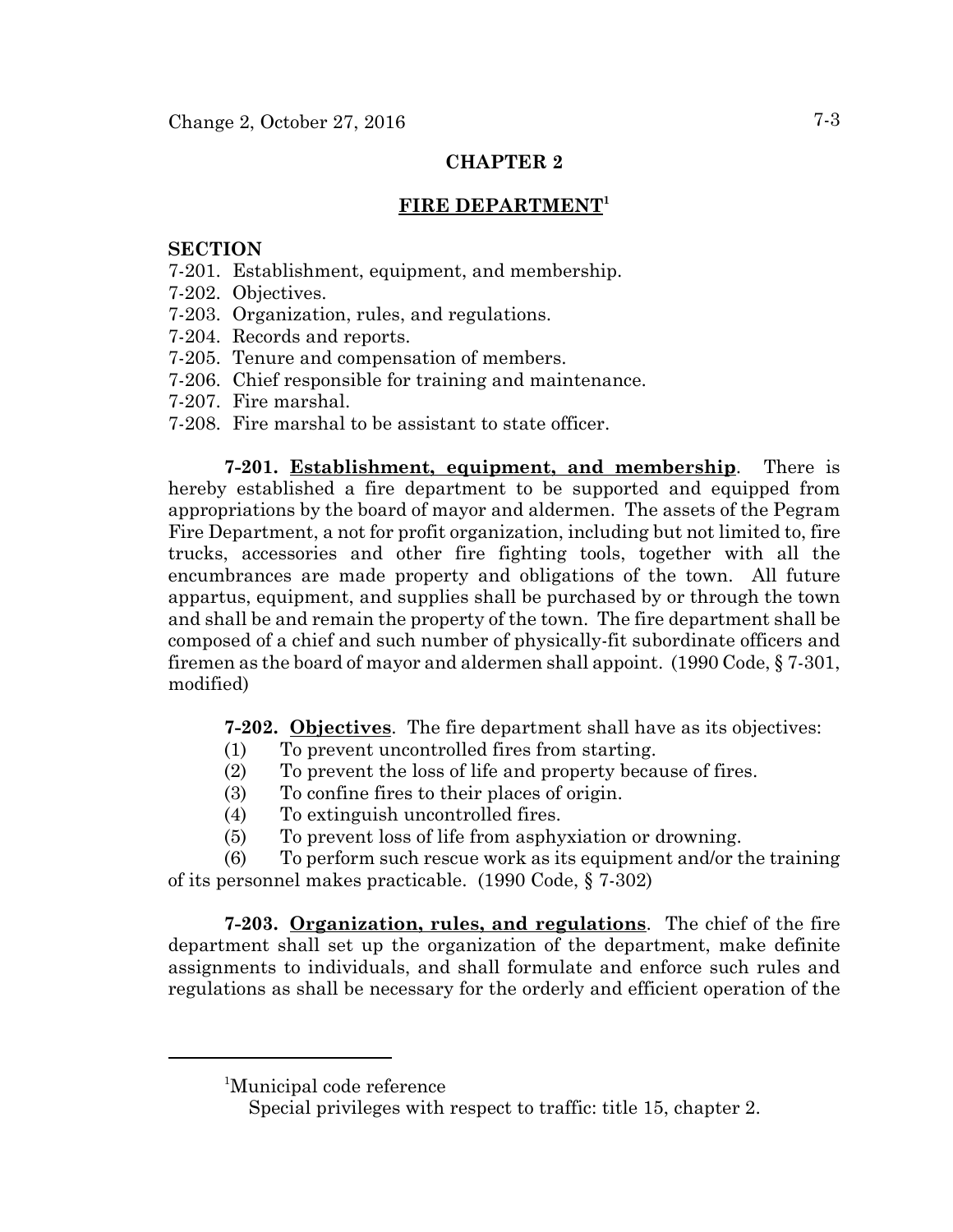$Change 2, October 27, 2016$   $7-4$ 

fire department, under the direction of the board of mayor and aldermen. (1990 Code, § 7-303)

**7-204. Records and reports**. The chief of the fire department shall keep adequate records of all fires, inspections, apparatus, equipment, personnel, and work of the department. He shall submit a written report on such matters to the mayor as the mayor requires. The mayor shall submit a report on those matters to the board of mayor and aldermen as the board of mayor and aldermen requires. (1990 Code, § 7-304)

**7-205. Tenure and compensation of members**. The chief shall have the authority to suspend any other member of the fire department when he deems such action to be necessary for the good of the department. The chief may be suspended up to thirty (30) days by the mayor. However, only the board of mayor and aldermen shall dismiss either the fire chief or subordinate officers and firemen. (1990 Code, § 7-305)

**7-206. Chief responsible for training and maintenance**. The chief of the fire department, shall be fully responsible for the training of the firemen and for maintenance of all property and equipment of the fire department, under the direction and subject to the requirements of the board of mayor and aldermen. (1990 Code, § 7-306)

**7-207. Fire marshal**. There is hereby established the position of Fire Marshal of the Town of Pegram. Such fire marshal shall be appointed by the board of mayor and alderman upon the recommendation of the fire chief. Such fire marshal shall be deemed an officer subordinate to the fire chief and shall be subject to the authority and control of the fire chief established in §§ 7-205 and 7-206 of the Pegram Municipal Code. (1990 Code, § 7-308, as replaced by Ord. #2015-105, May 2015)

**7-208. Fire marshal to be assistant to state officer**. Pursuant to the requirements of Tennessee Code Annotated, § 68-102-108, the fire marshal is designated as an assistant to the State Commissioner of Commerce and Insurance and is subject to all duties and obligations imposed by Tennessee Code Annotated, title 68, chapter 102, and shall be subject to the directions of the commissioner in the execution of the provisions thereof. (as added by Ord. #2015-105, May 2015)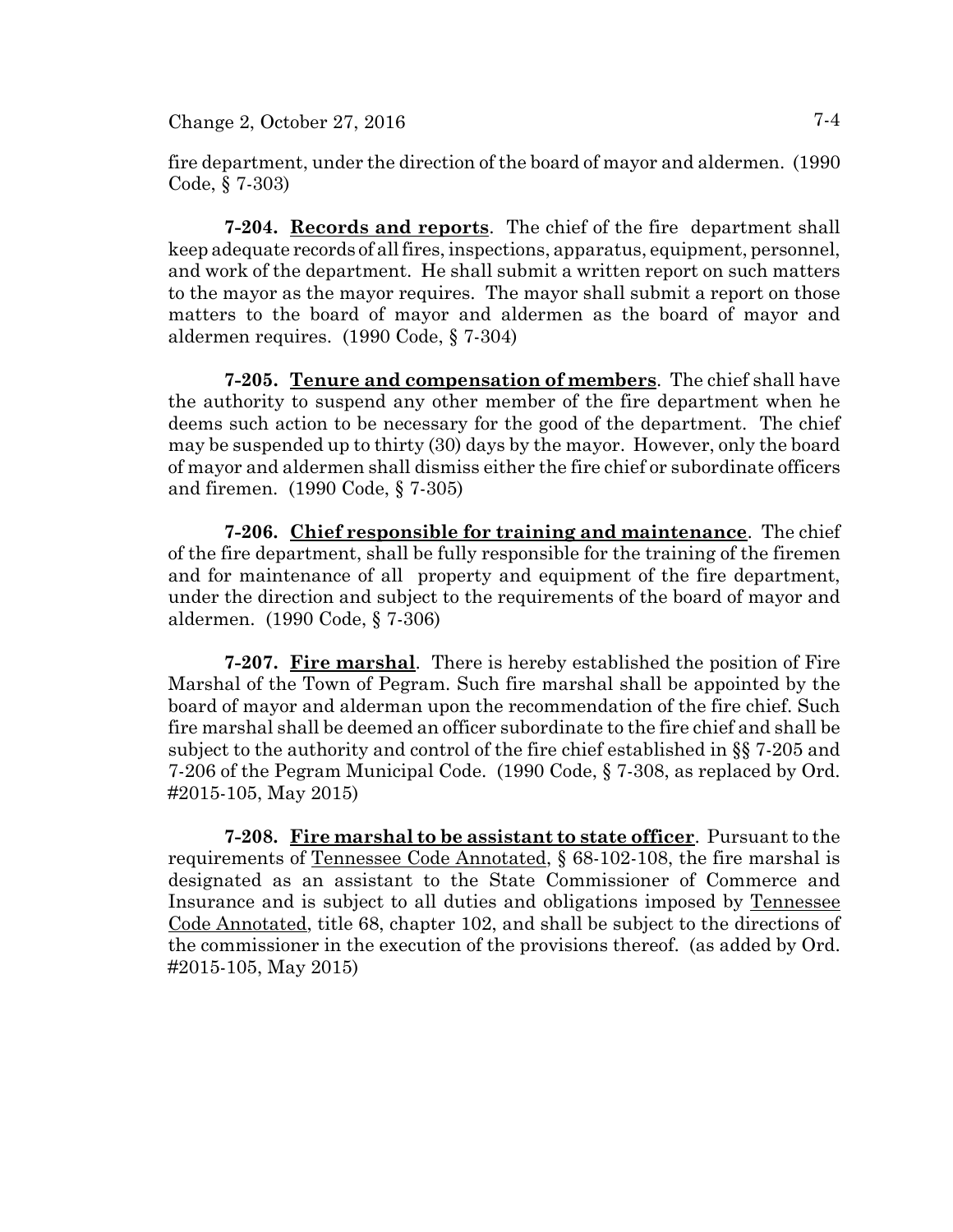### **CHAPTER 3**

### **FIRE SERVICE OUTSIDE TOWN LIMITS**

### **SECTION**

7-301. Restrictions on fire service outside town limits..

**7-301. Restrictions on fire service outside town limits**. No personnel or equipment of the fire department shall be used for fighting any fire outside the town limits unless the fire is on town property or, in the opinion of the fire chief, is in such hazardous proximity to property owned or located within the town as to endanger the town property, or unless the board of mayor and aldermen has developed policies for providing emergency services outside of the town limits or entered into a contract or mutual aid agreement pursuant to the authority of

(1) The Local Government Emergency Assistance Act of  $1987<sup>1</sup>$ 

# 1 Charter references

This authorizes any municipality or other local governmental entity to go outside of its boundaries in response to a request for emergency assistance by another local government. It does not create a duty to respond to or to stay at the scene of an emergency outside its jurisdiction.

This statute, as amended, does not require written agreements between the local governments, but authorizes them to develop policies and procedures for requesting and responding to requests for emergency assistance, including provisions for compensation for service rendered.

The statute specifies which municipal officers may request and respond to requests for emergency assistance and provides for the appointment by municipal governing bodies of additional municipal officers with the same authority.

The statute provides that the senior officer of the requesting party will be in command at the scene of the emergency.

The statute outlines the liabilities of the requesting and responding governments as follows: (1) Neither the responding party nor its employees shall be liable for any property damage or bodily injury at the actual scene of any emergency due to actions performed in responding to a request for emergency assistance; (2) The requesting (continued...)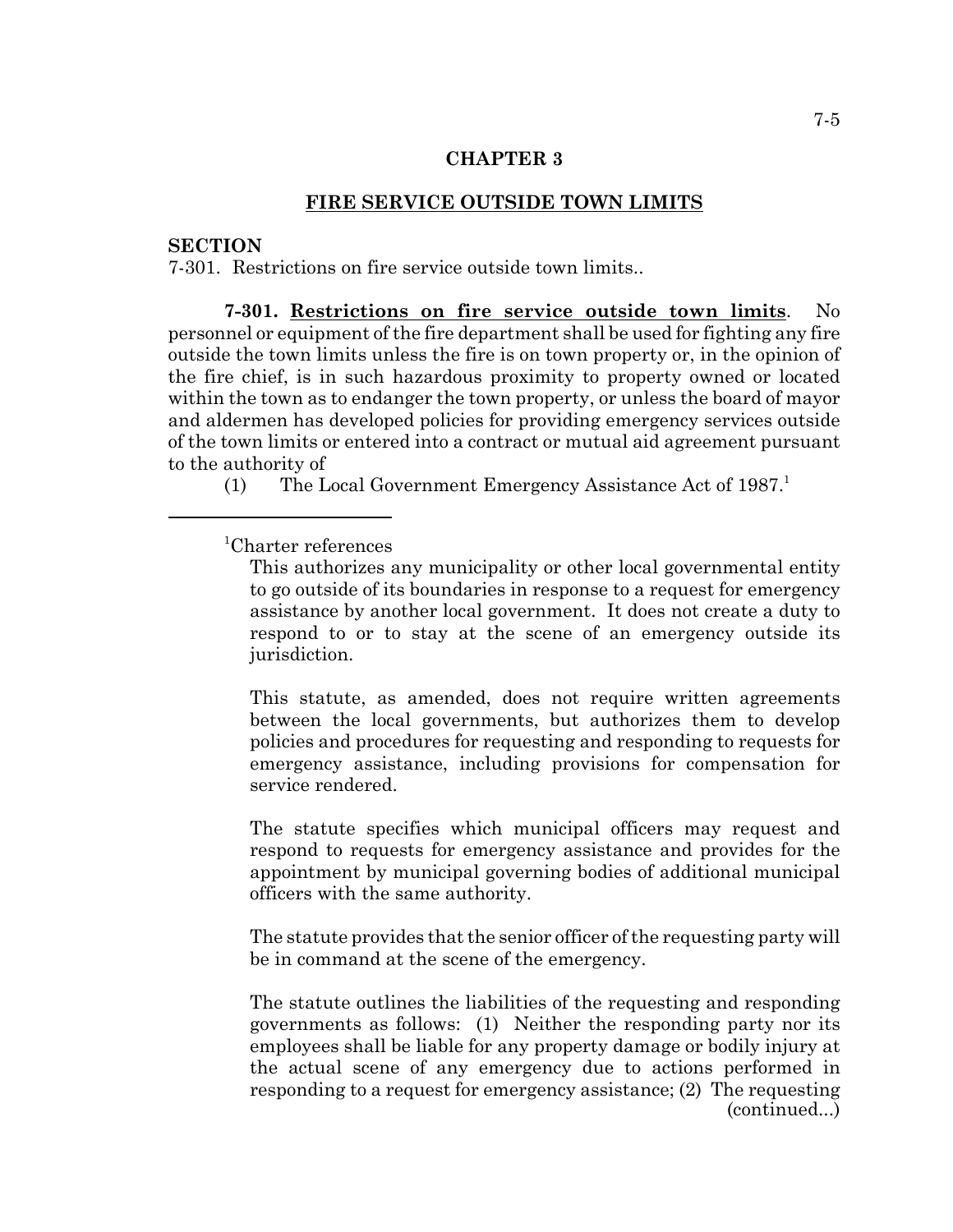(2) Tennessee Code Annotated, § 12-9-101et seq.<sup>1</sup>

(3) Tennessee Code Annotated, § 6-54-601.<sup>2</sup> (1990 Code, § 7-401)

party is not liable for damages to the equipment and personnel of the responding party in response to the request for emergency assistance; and (3) Neither the requesting party nor its employees is liable for damages caused by the negligence of the personnel of the responding party while enroute to or from the scene of the emergency.

1 Charter references

Tennessee Code Annotated, § 6-54-601 authorizes municipalities (1) To enter into mutual aid agreements with other municipalities, counties, privately incorporated fire departments, utility districts and metropolitan airport authorities which provide for firefighting service, and with individual fire departments to furnish one another with fire fighting assistance. (2) Enter into contracts with organizations of residents and property owners of unincorporated communities to provide the latter with firefighting assistance. (3) Provide fire protection outside their city limits to either areas or citizens on an individual contractual basis whenever an agreement has first been entered into between the municipality providing the fire service and the county or counties in which the fire protection is to be provided.

<sup>2</sup>Tennessee Code Annotated, § 12-9-101, et seq. is the Interlocal Governmental Cooperation Act which authorizes municipalities and other governments to enter into mutual aid agreements of various kinds.

<sup>(...</sup>continued)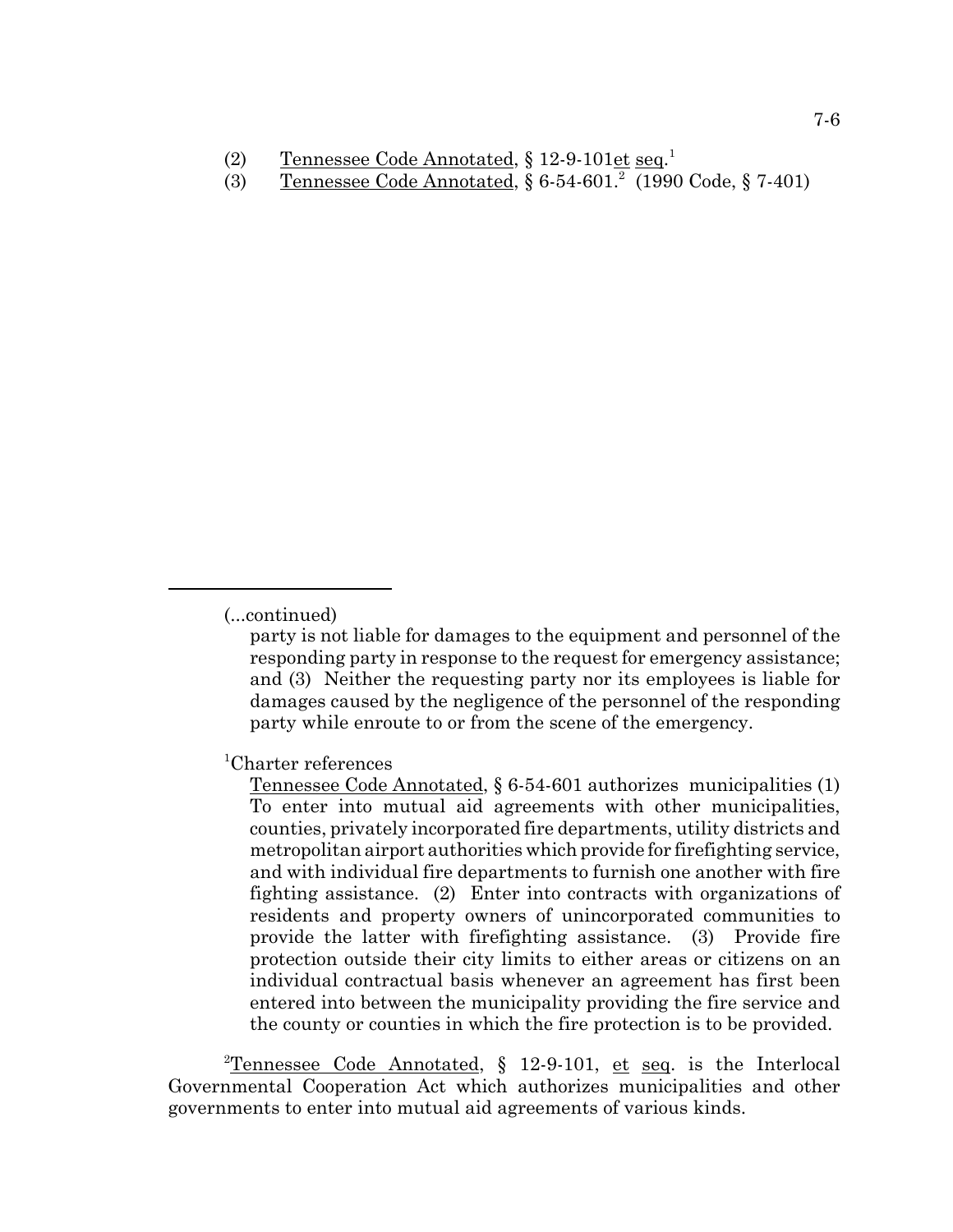# **CHAPTER 4**

# **FIREWORKS**

## **SECTION**

- 7-401. Purpose.
- 7-402. Definitions.
- 7-403. Permissible types of fireworks.
- 7-404. Permit required.
- 7-405. Sale of fireworks.
- 7-406. Permit fee.
- 7-407. Privilege licenses required.
- 7-408. Conditions for sale and use of permissible articles.
- 7-409. Retail sale of permissible items, time limitations, exemptions.
- 7-410. Public displays, permits, regulation.
- 7-411. Regulations governing storing, locating, or display of fireworks.
- 7-412. Sign regulations.
- 7-413. Unlawful acts in the sale, handling, or private use of fireworks.
- 7-414. Seizure and destruction of fireworks.
- 7-415. Penalty for violation.
- 7-416. Exceptions to application.

**7-401. Purpose**. The purpose of this chapter is to provide for the regulation of the manufacture, sale, display and use of certain fireworks for both private and public display within the municipal limits of the Town of Pegram, Tennessee (hereinafter referred to as Pegram or the Town of Pegram), setting certain guidelines that shall provide for the general safety and welfare of its citizens. (as added by Ord. #2004-09, April 2004)

**7-402. Definitions**. As used in this chapter, the following terms shall have the meaning ascribed to them herein, unless the context clearly indicates otherwise, and words used in the singular include the plural, and the plural as singular:

(1) "Authority Having Jurisdiction" (hereinafter "AHJ") means the Pegram Fire Chief, or his designee;

(2) "Banner" means a sign having the copy applied to cloth, paper or fabric of any kind with only such material for a backing and shall include, but not be limited to, animated and/or fluttering devices designed to attract attention;

(3) "Distributor" means any person engaged in the business of making sales of fireworks to any other person engaged in the business of reselling fireworks either as a retailer, wholesaler, seasonal retailer, or any person who receives, brings or imports any fireworks of any kind, in any manner, into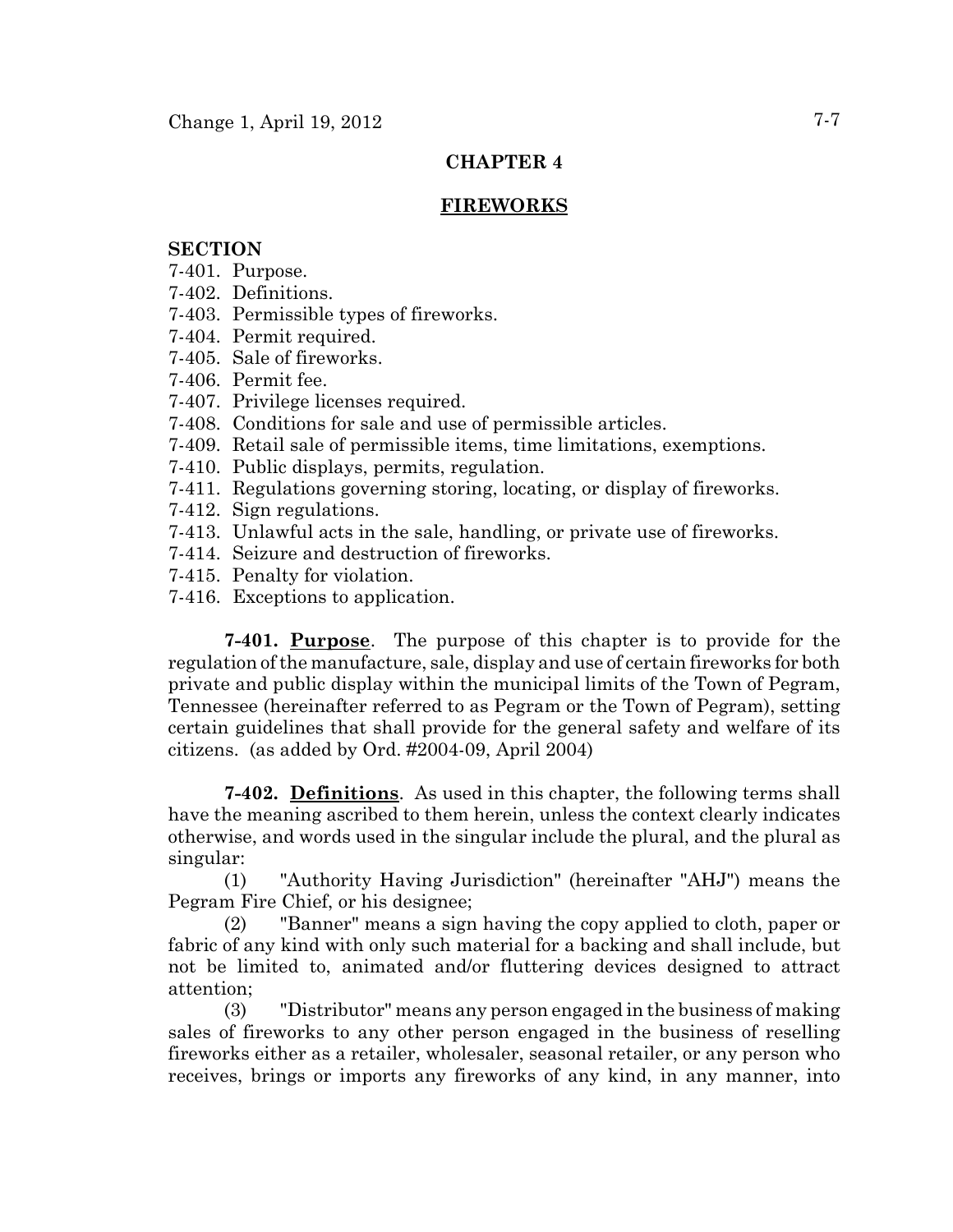Change 1, April 19, 2012  $7-8$ 

Pegram except to a holder of a manufacturer's, distributor's, or wholesaler's permit issued by the state fire marshal and the AHJ;

(4) "DOT Class C common fireworks" means all articles of fireworks as are now or hereafter classified as DOT Class C common fireworks in the regulations of the United States Department of Transportation for transportation of explosive and other dangerous articles;

(5) "Manufacturer" means any person engaged in the making, manufacturing, or construction of fireworks of any kind within Pegram;

(6) "Permit" means the written authority of the AHJ issued under the authority of this chapter;

(7) "Person" means any individual, firm, partnership, or corporation;

(8) "Retailer" means any person engaged in the business of making retail sales of fireworks at any time during the year;

(9) "Sale" means an exchange of articles of fireworks for money and also includes barter, exchange, gift, or offer thereof, and each such transaction made by any person, whether as principal, proprietor, salesperson, agent, association, co-partnership, or one (1) or more individuals;

(10) "Seasonal retailer" means any person engaged in the business of making retail sales of fireworks within Pegram from June 20 through July 5 and December 10 through January 2 of each year;

(11) "Special fireworks" means all articles of fireworks that are classified as Class B explosives in the regulations of the United States Department of Transportation and includes all articles other than those classified as Class C; and

(12) "Wholesaler" means any person engaged in the business of making sales of fireworks to a seasonal retailer. A wholesaler shall not be permitted to make a sale to a retailer. (as added by Ord. #2004-09, April 2004)

**7-403. Permissible types of fireworks**. It shall be unlawful for any person to possess, sell or use within Pegram or ship into Pegram, except as provided in this chapter, any pyrotechnics commonly known as fireworks other than the following permissible items:

(1) Those items now or hereafter classified as DOT Class C common fireworks; and

(2) Those items that comply with the construction, chemical composition, and labeling regulations promulgated by the United States Consumer Product Safety Commission and permitted for use by the general public under its regulations. (as added by Ord. #2004-09, April 2004)

**7-404. Permit required**. (1) It shall be unlawful for any person to sell, offer for sale, ship or cause to be shipped or received into Pegram, except as herein provided, any item of fireworks without first having secured the required applicable permits from both the Town of Pegram and the state fire marshal; possession of said permits being hereby made a condition prerequisite to selling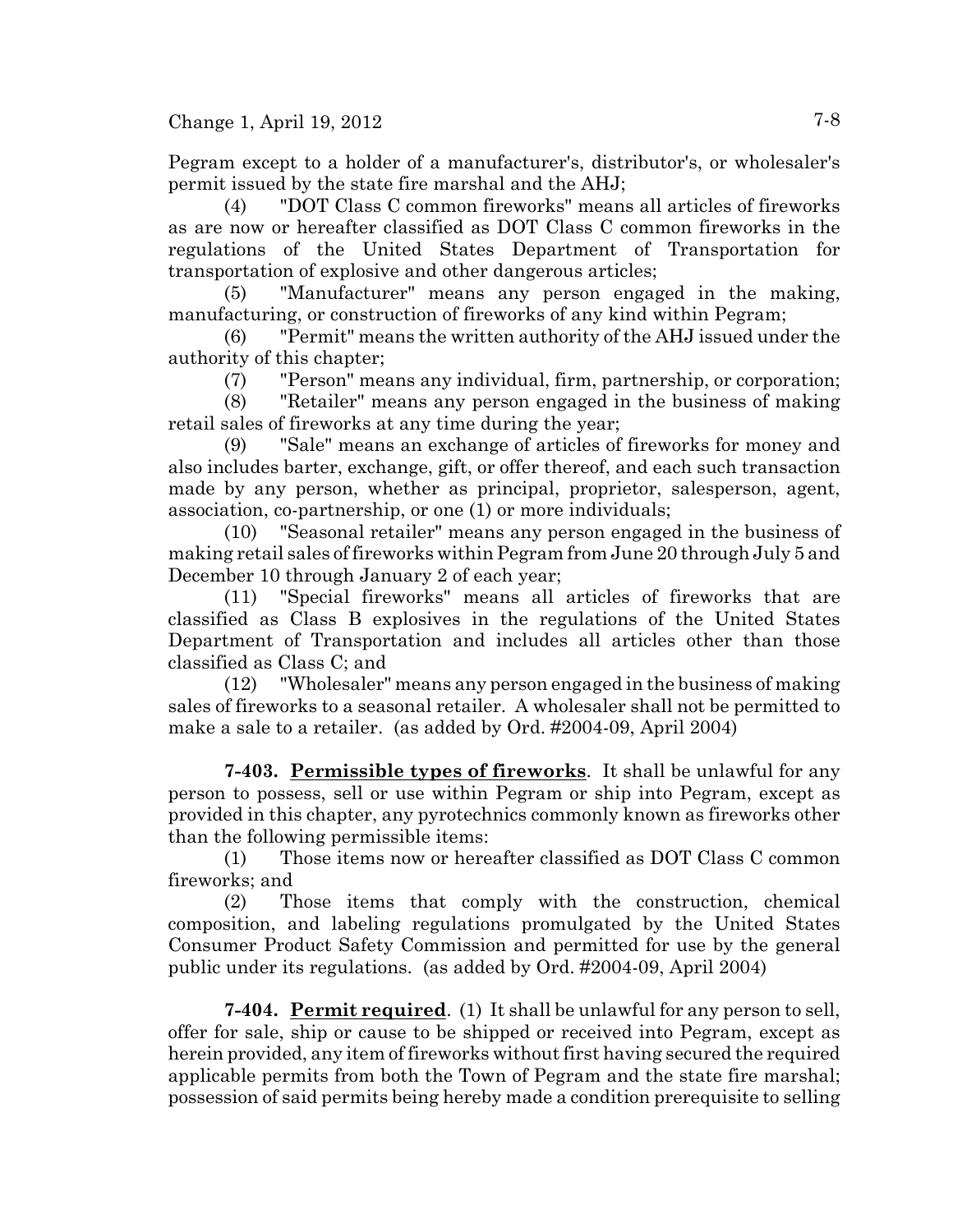or offering for sale, shipping or causing to be shipped any fireworks into Pegram, unless otherwise provided herein. Permits issued under this section shall be non-transferable. No permit shall be issued for manufacturing of fireworks within the Town of Pegram, as the same is prohibited. No permit shall be issued to a person under eighteen (18) years of age. The permit shall be valid for thirty (30) days from issue date. A seasonal retailer shall present any and all applicable municipal, county and state permits at such time as the temporary use site is inspected by the building inspector and AHJ, and at any time thereafter upon demand, and shall post at all times any and all permits issued by the Town of Pegram and the State of Tennessee.

(2) A permit applicant shall provide evidence that general liability insurance has been obtained by the applicant, which designates Pegram as an additional insured, for no less than one million dollars (\$1,000,000.00), per occurrence, for both bodily injury and property damage liability.

(3) Prior to issuance of any permit, a permit applicant shall provide to the AHJ a site plan, including lot dimension, tent dimension and location, location of adjacent structures, and location of parking area. (as added by Ord. #2004-09, April 2004)

**7-405. Sale of fireworks**. (1) Fireworks shall be sold only in the C-1 District. A permit, as required under § 7-404 of this chapter, is hereby made a condition prerequisite to selling or offering for sale, shipping or causing to be shipped any fireworks into the Town of Pegram.

(2) The seasonal retailer must comply with all aspects of the fire code adopted by Pegram and all state fire code regulations as shall pertain to the sale of fireworks. The seasonal retailer also shall comply with all regulations promulgated by the AHJ. (as added by Ord. #2004-09, April 2004)

**7-406. Permit fee**. (1) The AHJ is authorized and directed to charge a fee for the permit required in § 7-404 of this chapter in the amount of one thousand dollars (\$1,000.00). The said fee is reasonable and necessary to defray the cost of inspections required to insure and protect the safety, health and welfare of the community.

(2) Pursuant to Pegram Zoning Ordinance 2.020 (Article II-3), a building permit shall be required for any tent erected for the purposes provided under this chapter, and a fee shall be charged in accordance with Pegram Zoning Ordinance 7.030(B) (Article VII-3). (as added by Ord. #2004-09, April 2004)

**7-407. Privilege licenses required**. The issuance of permits herein required shall not replace nor relieve any person of state, county, or municipal privilege licenses as provided by law. (as added by Ord. #2004-09, April 2004)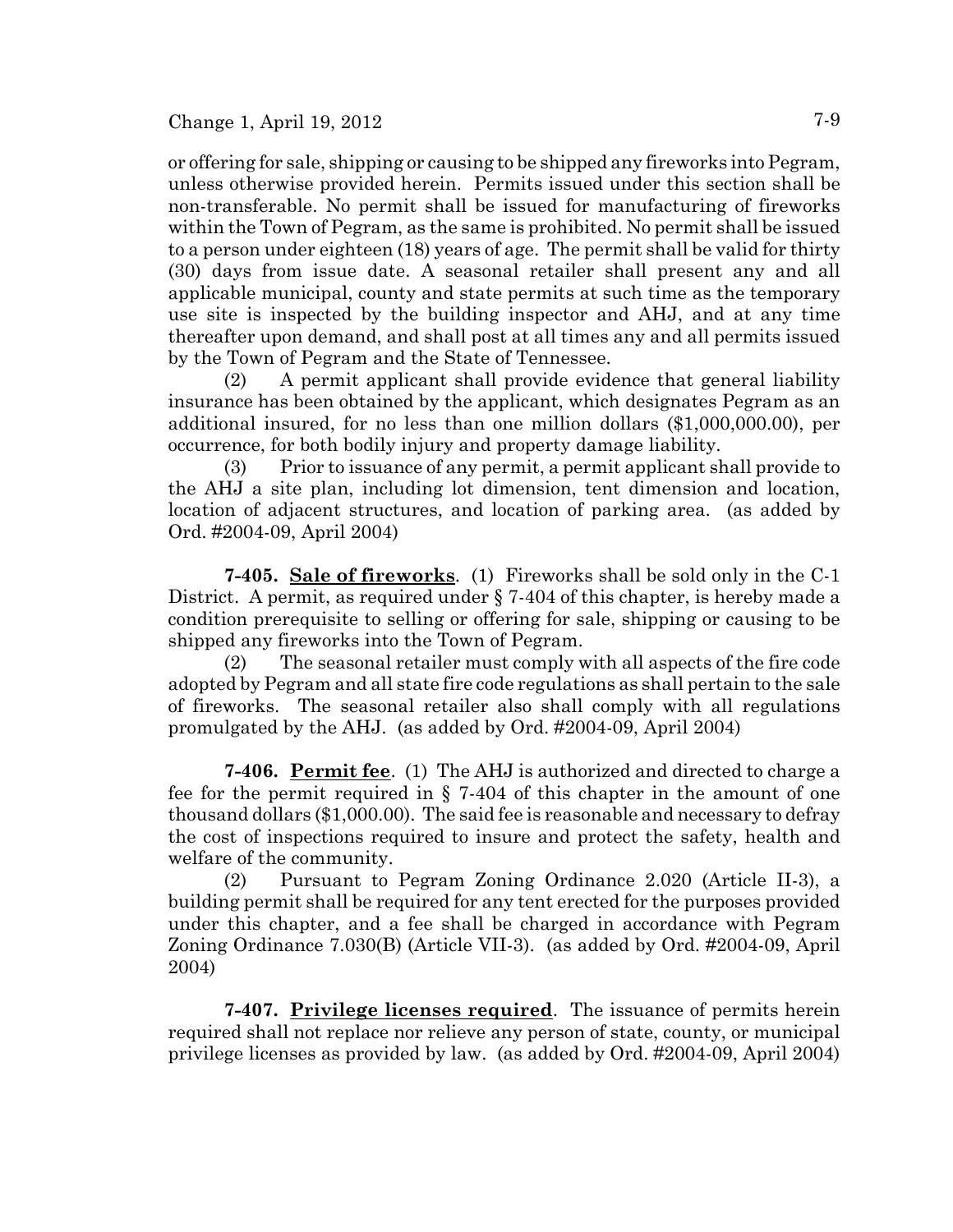**7-408. Conditions for sale and use of permissible articles**. (1) No permissible articles of common fireworks shall be sold, offered for sale, or possessed within Pegram, or used within Pegram, except as herein provided in § 7-410, unless it is properly named and labeled to conform to the nomenclature of § 7-403 and unless it is certified as common fireworks on all shipping cases and by imprinting on the article or retail container DOT Class C common fireworks, such imprint to be of sufficient size and so positioned as to be readily recognized by law enforcement authorities and the general public.

(2) The regulations of the state fire marshal relative to the possession and sale of fireworks, as well as storage and safety requirements, are incorporated herein by reference as if set forth verbatim, together with the fire code, and attain full force and effect within Pegram. (as added by Ord. #2004-09, April 2004)

**7-409. Retail sale of permissible items, time limitations, exceptions**. Permissible items of fireworks, as provided for in § 7-403, may be sold by a seasonal retailer in the Town of Pegram from June 20 through July 5 and December 10 through January 2 of each year, except that fireworks do not include toy pistols, toy canes, toy guns, or other devices in which paper caps containing twenty-five one-hundredths (25/100) grains or less or explosive compounds are used; provided, they are so constructed that the hand cannot come in contact with the cap when in place for exploding, and toy paper pistol caps which contain less than twenty-five one-hundredths (25/100) grains of explosive compounds, cone, bottle, tube, and other type serpentine pop-off novelties, model rockets, wire sparklers containing not over one hundred (100) grams of composition per item (sparklers containing any chlorate or perchlorate salts may not exceed five (5) grams of composition per item), emergency flares, matches, trick matches and cigarette loads, the sale and use of which shall be permitted at all times. (as added by Ord. #2004-09, April 2004)

**7-410. Public displays, permits, regulation**. (1) Nothing in this chapter shall be construed as applying to the shipping, sale, possession, and use of fireworks for public displays by holders of a permit for a public display to be conducted in accordance with the rules and regulations promulgated by the state fire marshal. Such items of fireworks which are to be used for public display only, and which are otherwise prohibited for sale and use within Pegram, shall include display shells designed to be fired from mortars and display set pieces of fireworks classified by the regulations of the United States Department of Transportation as Class B special fireworks, and shall not include such items of commercial fireworks as cherry bombs, tubular salutes, repeating bombs, aerial bombs and torpedoes. Public displays shall be performed only under direct, competent supervision, and only after the persons or organizations making such displays shall have received written approval from the AHJ and applied for and received permits for such displays issued by the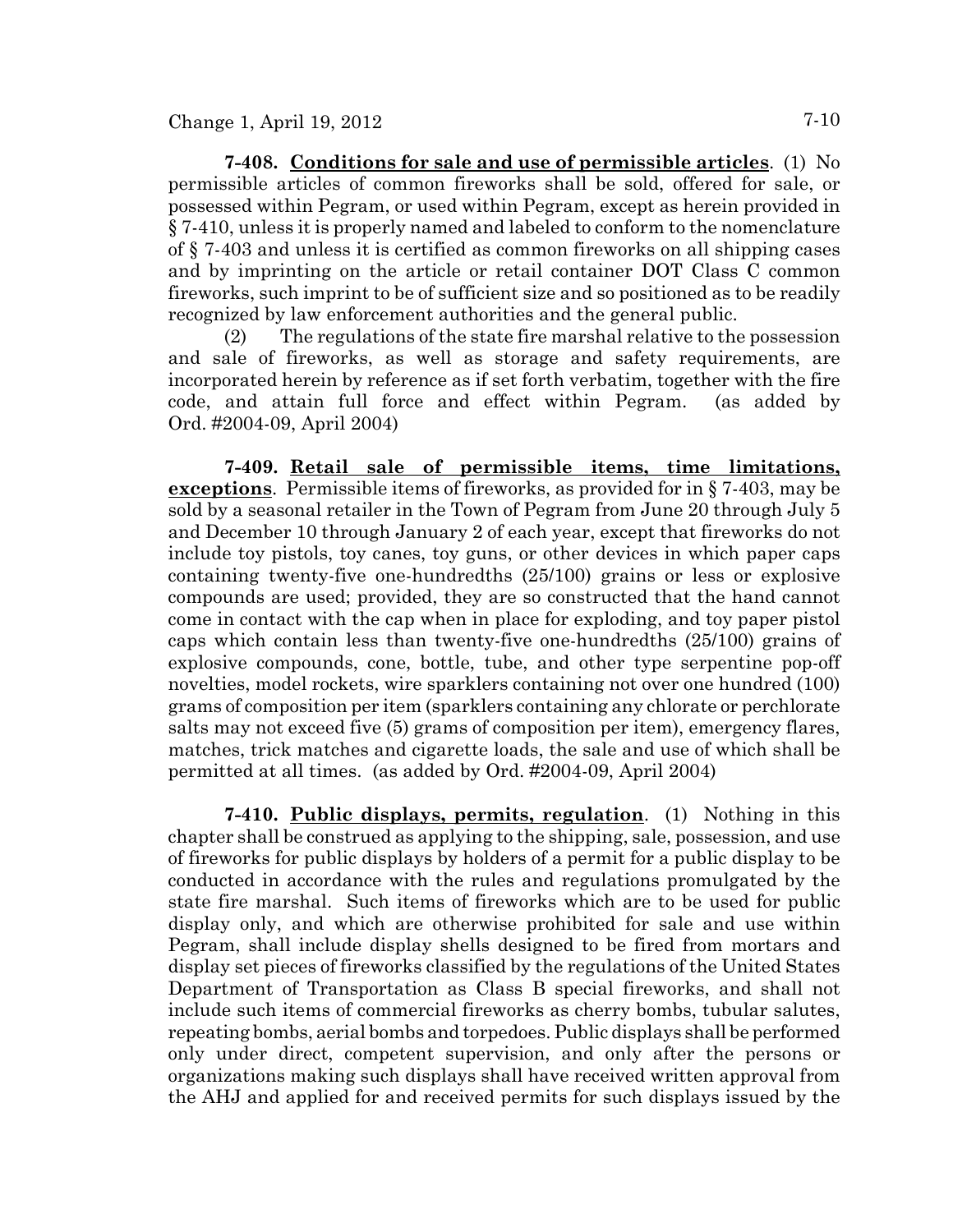state fire marshal and the Town of Pegram. Applications for permits for such public displays shall be made in writing at least ten (10) days in advance of the proposed display, and the application shall specifically state and satisfactorily demonstrate to the AHJ that the proposed display is to be so located and supervised in a manner in which it is not hazardous to real and/or personal property and such that it shall not endanger human lives nor pose a risk of physical harm to any person. The application for a permit to conduct a public display within the municipal limits of Pegram shall specifically state that the display is to be performed within the municipal limits and shall bear the signed approval of the AHJ. Permits issued shall be limited to the time specified therein and shall not be transferable. Possession of special fireworks for resale to holders of a permit for a public fireworks display shall be confined to holders of a distributor's permit only.

(2) A permit applicant shall provide evidence that general liability insurance has been obtained by the applicant, which designates Pegram as an additional insured, for no less than one million dollars (\$1,000,000.00), per occurrence, for both bodily injury and property damage liability.

(3) The holder of a permit for conducting an outdoor public display of fireworks shall have present on site at least one (1) fire suppression vehicle with the necessary and qualified personnel present during such outdoor display and shall be responsible for all costs associated with the fire suppression vehicle.

(4) The AHJ is authorized and directed to charge a fee for the permit required by this section in the amount of five hundred dollars (\$500.00). The said fee is reasonable and necessary to defray the costs of inspections required to insure and protect the safety, health and welfare of the community and to provide the required fire suppression vehicle.

(5) No permit shall be granted for an indoor public display of fireworks. (as added by Ord. #2004-09, April 2004)

**7-411. Regulations governing storing, locating, or display of fireworks**. (1) Placing, storing, locating, or displaying of fireworks in any window where the sun may shine through glass onto the fireworks so displayed or to permit the presence of lighted cigars, cigarettes, or pipes within ten feet (10') of where the fireworks are offered for sale is hereby declared unlawful and prohibited. At all places where fireworks are stored or sold, there must be posted signs with the words "fireworks--no smoking," in letters not less than four inches (4") high, throughout the fireworks structure (including but not limited to a sign visible from each of the four (4) sides of the structure and two (2) at each entrance). No fireworks shall be sold at retail at any location where paints, oils or varnishes are for sale or use, unless such paints, oils or varnishes are kept in their original consumer containers, nor where resin, turpentine, gasoline or any other flammable substance is stored or sold, if the storage creates an undue hazard to any person or property.

(2) Electrical installations shall comply with all applicable codes.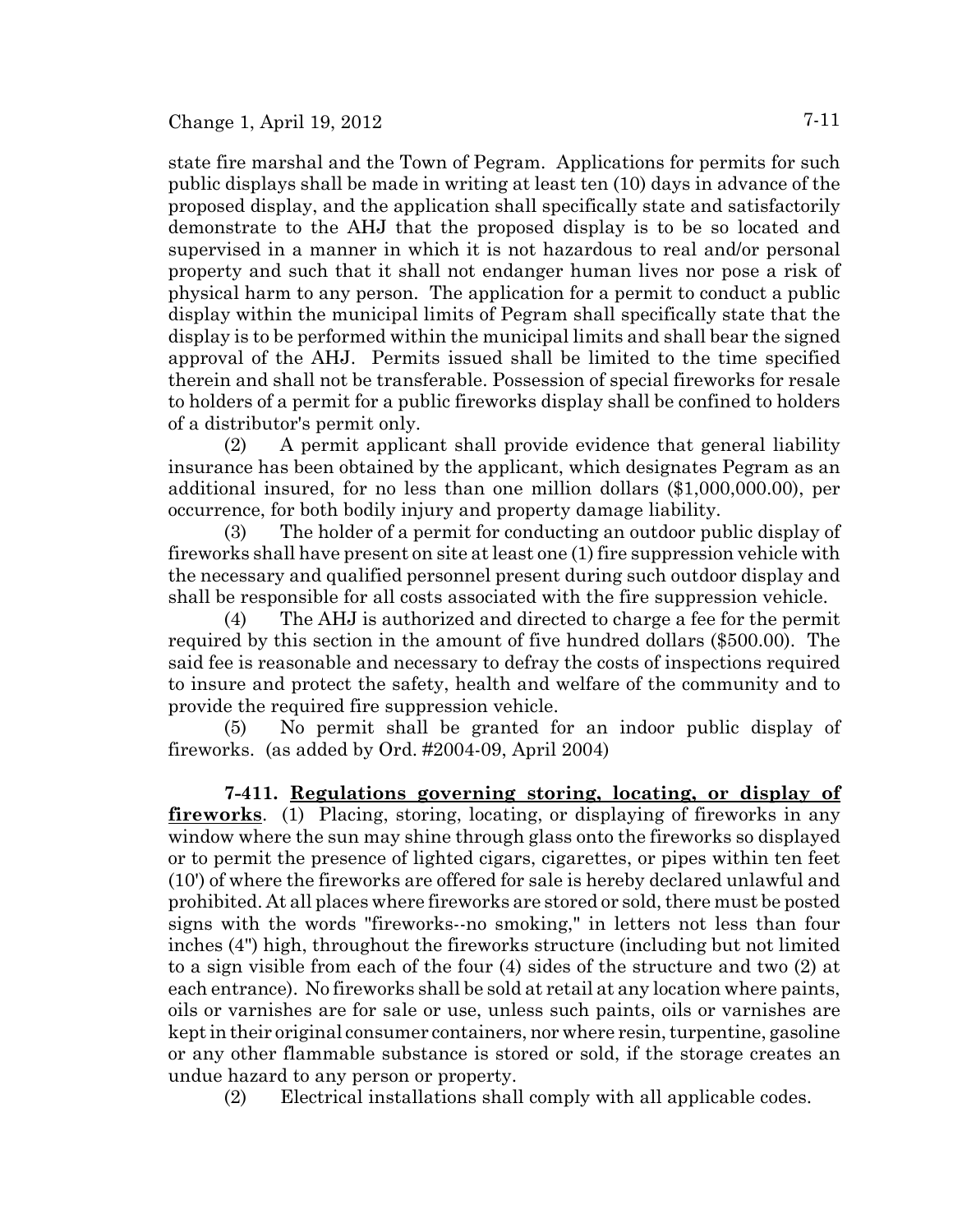Change 1, April 19, 2012 7-12

(3) All firework devices that are readily accessible to handling by consumers or purchasers must have their fuses protected in such a manner as to protect against accidental ignition of an item by spark, cigarette ash or other ignition source. Safety-type thread-wrapped and coated fuses shall be exempt from this provision.

(4) All firework devices sold under a duly issued permit may not be located closer than two hundred feet (200') to any fuel source, including but not limited to any gasoline dispensing pump.

(5) The seasonal retailer shall provide one (1) five (5) pound or greater ABC dry chemical fire extinguisher for every six hundred (600) square feet of the seasonal retailer's structure and inventories, and/or one (1) five (5) pound or greater ABC dry chemical fire extinguisher located no farther than fifty feet (50') from the seasonal retailer or his employee at any time, with a maximum of six (6) specified extinguishers at each seasonal retailer's location.

(6) The seasonal retailer shall not be permitted at any time, whether open for business or closed, to erect any impediment to any means of egress from inside the structure. This includes, but is not limited to, any fencing, wire, or plastic mesh around the outside perimeter of the fireworks structure or fireworks inventory structure.

(7) Each seasonal retail site at all times shall be free from litter and debris and shall provide no less than one (1) temporary sanitary toilet facility, up to and including the actual termination date of authorized selling periods, and any violation hereof may result in issuance of a citation, permit revocation, and/or refusal to issue a subsequent permit to the violator for a period of not more than five (5) years.

(8) The seasonal retailer shall provide adequate off-street parking, as approved by the AHJ, and shall comply with the following minimum requirements:

(a) Each seasonal retailer shall provide parking and storage space off the right-of-way so as not to impede the use of any driveway or hinder traffic upon a thoroughfare. Parking shall be restricted on each street between the intersection and closest driveway at any seasonal retainers site located at a corner street intersection;

(b) Any egress into the seasonal retailer's establishment from a town street shall be located so as to afford maximum sight distance and shall not constitute a safety hazard. The right-of-way and adjacent border area shall be reasonably clear so that either the establishment or an appropriate sign located outside of the right-of-way can be seen at a sufficient distance to enable proper maneuvers on the part of drivers desiring to enter the establishment. The profile of an egress and the grading of the right-of-way shall be such that a driver of a vehicle that is standing in the driveway can see sufficiently in both directions to enable him to enter the highway without creating a traffic hazard. All improvements on property adjacent to a street right-of-way shall have a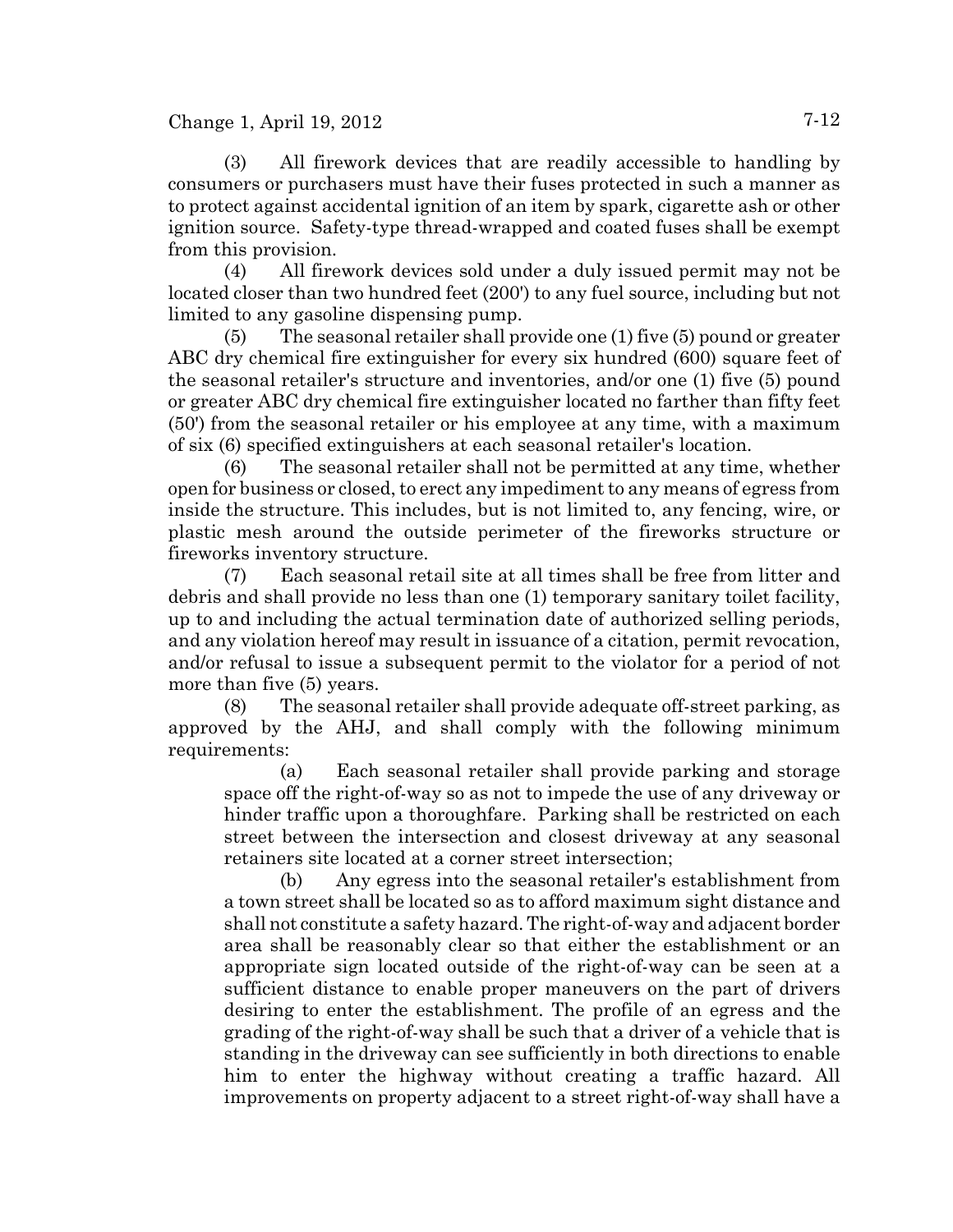sufficient setback so that parking, stopping, and maneuvering on the right-of-way is avoided by those patrons in vehicles entering the seasonal retailer's establishment; and

(c) Whenever possible, all egresses shall be positioned at right angles to the public roadway. (as added by Ord. #2004-09, April 2004, and amended by Ord. #2004-13, Oct. 2004)

**7-412. Sign regulations**. (1) Each seasonal retailer shall be subject to and abide by the following sign provisions, which shall be in addition to and include but not be limited to those temporary sign provisions of the Pegram Zoning Ordinance:

(a) Each sign shall not exceed thirty-two (32) square feet in area, and a banner shall not be permitted to be displayed over a public street.

(b) No temporary sign shall be erected or maintained within any public street right-of-way. With the exception of those signs subject to and defined hereunder at subsection (h), all temporary signs shall set back a minimum of five feet (5') from any street right-of-way, unless an alternate location is pre-approved by the building inspector upon a written finding of extraordinary circumstances. Without exception, a temporary sign shall not be permitted to project into nor over any public street right-of-way.

(c) A maximum of two (2) temporary signs shall be permitted on each seasonal retail site. No off-premises temporary signs, of any type whatsoever, shall be permitted in any district. The only temporary signs permitted shall be subject to strict compliance with Pegram Zoning Ordinance 4.080.5, and no commercial signs are permitted in residential districts. Temporary signs shall not be closer than fifty feet (50') from any permanent sign.

(d) All temporary signs shall be securely installed or fastened and positioned in place so as not to constitute a hazard of any kind to person or property. Temporary signs shall not be displayed upon a rooftop.

(e) No temporary sign shall be painted on or attached to any trees, rocks, fence posts, utility poles, or similar structures or objects.

(f) No temporary sign shall contain any kind of strobe, pulsating or flashing lights.

(g) Any light emanated from a permissibly illuminated temporary sign shall be so directed, shaded, or shielded that the light intensity or brightness shall not adversely affect surrounding or facing premises nor affect, in any way, the safe vision of operators of moving vehicles. The said light shall not be permitted to shine into or reflect on any residential structure.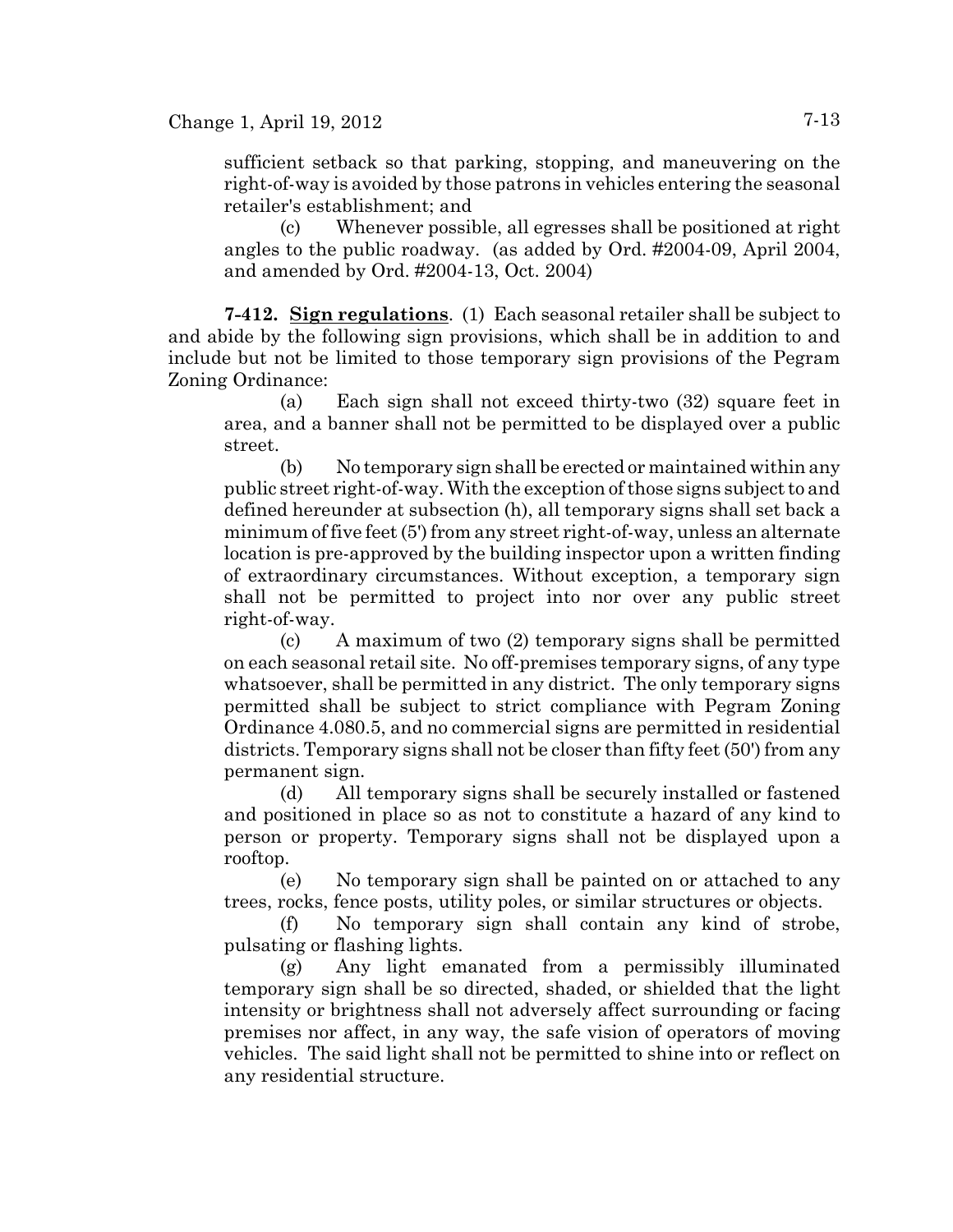(h) No temporary sign shall be painted on or attached to a vehicle or a vehicular trailer unless such vehicle or vehicular trailer is in operable condition, is carrying all current and valid licenses, and is used for the transportation of goods and/or persons to and from the seasonal retailer's establishment. Any such vehicle or vehicular trailer shall be parked on the seasonal retail site no less than fifty feet (50') from any public street right-of-way. A maximum of one (1) vehicular trailer bearing a temporary sign shall be permitted on each seasonal retail site.

(i) All temporary signs advertising fireworks events shall be removed by the permit holder on or before the tenth (10th) day immediately following the event date.

(j) All temporary signs shall be erected for a maximum of thirty (30) days, after which time they shall be removed by the permit holder.

(k) Any violation of any provision of this chapter shall result in a finding of guilt rendered by the town court with a punishment to include but not be limited to a fine of not more than fifty dollars (\$50.00) per offense. Each day that a violation continues shall be considered a separate offense and an additional violation. Such fine is intended to be remedial in nature for the purpose of deterrence and to protect the public health, safety and welfare of the residents of Pegram. Subsequent compliance shall result in a reduction and/or elimination of the imposed fine. If within twenty-four (24) hours of notice, the owner of such sign fails to contact the enforcing officer in order to bring said sign into compliance with this chapter or to obtain a permit for said sign, the enforcing officer is herein empowered to have the sign removed and impounded without any further notice.

(l) The enforcing officer shall have the authority to remove all signs, without notice to the owners thereof, placed within any street right-of-way, or attached to trees, fenceposts, telephone poles, utility poles or other natural features, or signs otherwise prohibited within this section, and to impound them for a period of ten (10) days. The owner of an impounded sign may recover the same upon payment of fifty dollars (\$50.00) for each sign, prior to the expiration of the said ten (10) day impoundment period. At the end of said ten (10) day impoundment period, the enforcing officer is herein empowered to destroy the said sign, at his discretion in any manner he sees fit, without further notice to the owner.

(m) The owner, tenant or occupant of any building, structure, premises, or any part thereof, and/or any contractor, builder, architect, engineer, agent or other person who commits, aids, participates in or maintains such violation may be found guilty of a separate offense and suffer the penalties as provided herein.

(n) This entire section shall be deemed and construed to be an exercise of the police power of the Town of Pegram, Tennessee, adopted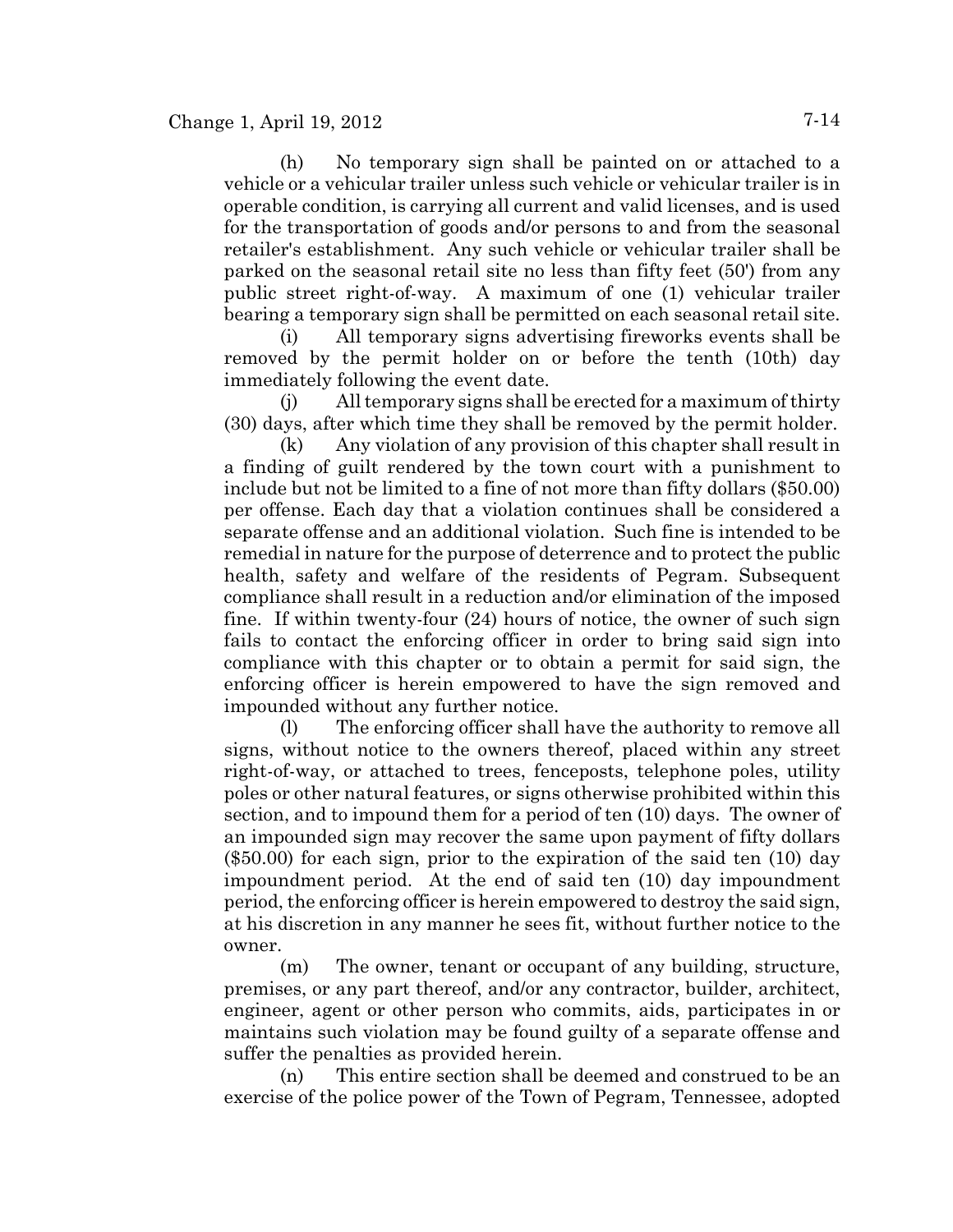under the authority of Tennessee Code Annotated, § 6-2-201, for the preservation and protection of the public's health, safety, morals and general welfare, and pursuant to all other powers and authorities for the aforesaid purposes, and all of its provisions shall be liberally construed with a view toward effectuation of such purposes.

(2) Each seasonal retailer may obtain a sign permit for a fee of fifty dollars (\$50.00). (as added by Ord. #2004-13, Oct. 2004)

**7-413. Unlawful acts in the sale, handling, or private use of fireworks**. (1) It is unlawful to offer for retail sale or to sell any fireworks to children under ten (10) years of age or to any intoxicated or irresponsible person.

(2) It is unlawful to explode or ignite fireworks within six hundred feet (600') of any church, hospital, asylum, public school, or within two hundred feet (200') of any place where fireworks are stored, sold, or offered for sale, or within two hundred feet (200') of any fuel source, including but not limited to any gasoline dispensing pump.

(3) It is unlawful to ignite or discharge any permissible articles of fireworks within, or throw the same from, a motor vehicle. It is unlawful for any person to place or throw any ignited article of fireworks into or at a motor vehicle, or at or near any person or group of people, or at or in the direction of any person's residence.

(4) All items of fireworks which exceed the limits of DOT Class C common fireworks as to explosive composition, such items being commonly referred to as illegal ground salutes designed to produce an audible effect, are expressly prohibited from shipment into, manufacture, possession, sale or use within Pegram for any purpose. This subsection shall not affect display fireworks authorized by this chapter. (as added by Ord. #2004-09, April 2004, and renumbered by Ord. #2004-13, Oct. 2004)

**7-414. Seizure and destruction of fireworks**. (1) The AHJ shall seize as contraband any fireworks other than DOT Class C common fireworks, as defined in § 7-403, or special fireworks for public displays, as defined in § 7-410, which are sold, displayed, used, or possessed in violation of this chapter. The AHJ is authorized to destroy fireworks so seized, subject to the restrictions set forth in subsection (2) herein below.

(2) Before any seized fireworks may be destroyed:

(a) If the owner of such seized fireworks is known, the mayor shall give notice to such owner by registered mail or personal service, that the AHJ intends to destroy such seized materials. Such notice shall inform the owner of the owner's right to a hearing before the municipal court. Upon the owner's request, the mayor shall conduct an appropriate hearing concerning the destruction of fireworks in accordance with the Uniform Administrative Procedures Act, compiled in Tennessee Code Annotated, title 4, chapter 5.